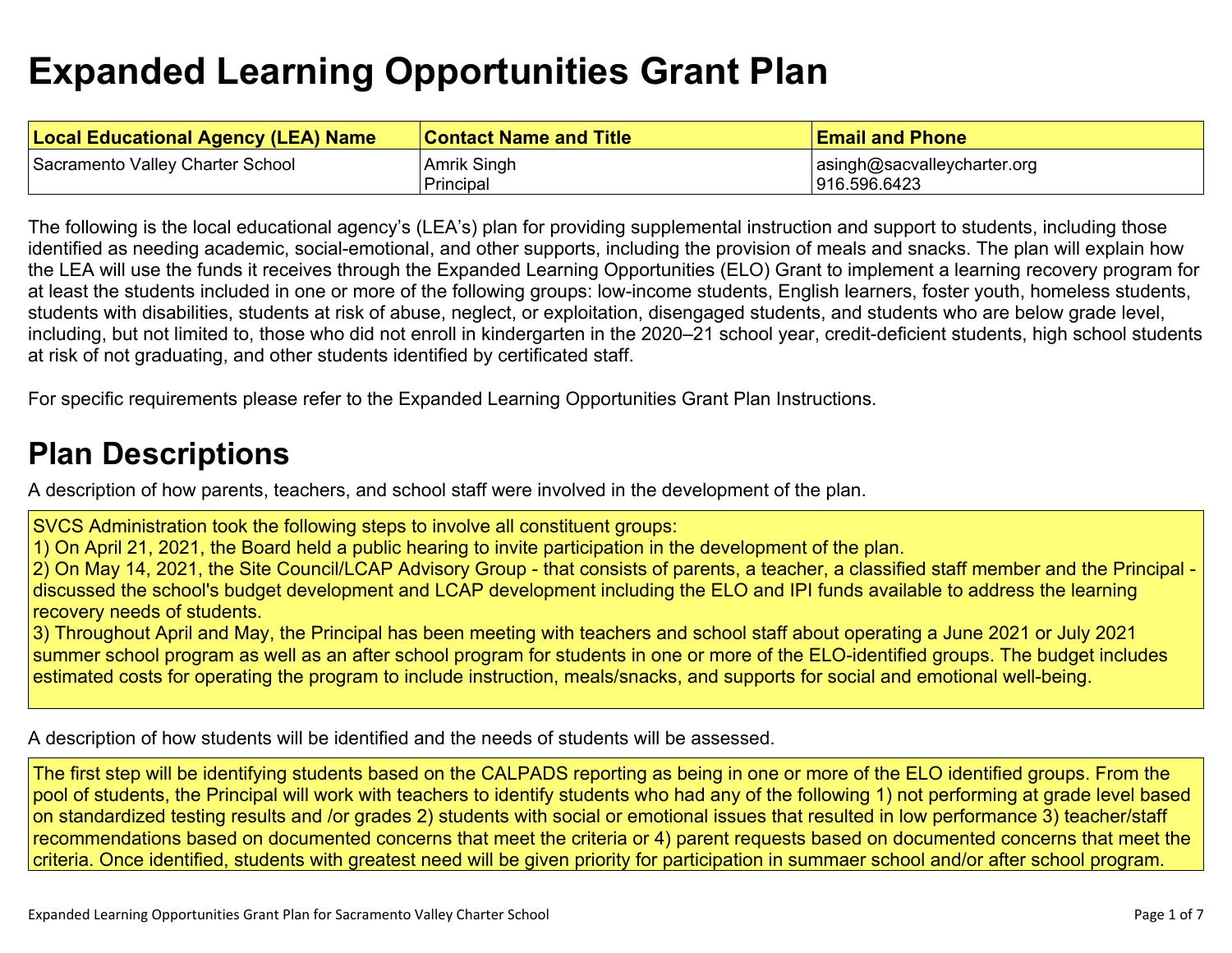The needs of the students will be assessed through their standardized test results, grades and other existing metrics. Students will be recommended for courses that address their highest needs (remediation in core subjects, social-emotional support, etc.).

A description of how parents and guardians of students will be informed of the opportunities for [supplemental](#page-5-3) instruction and support[.](#page-5-3)

Parents and guardians will be informed of the opportunities through 1) monthly parent newsletter 2) phone calls made directly to individual parents/guardians 3) USPS mailing of invitation to participate and 4) the school's active presence on website and social media (Facebook).

A description of the LEA's plan to provide [supplemental](#page-5-4) instruction and support[.](#page-5-4)

Supplemental instruction and support will be provided by SVCS teachers and school staff as additional time provided outside of the usual school day. More specifically a 2 or 3 week summer program in June or July 2021 and after school program during the 2021-22 school year will focus on meeting the learning recovery needs of all students in the ELO-identified groups. Staff will be paid hourly at their current pay rates from providing these services. Instructional materials and supplies will be provided and/or made available to the participants at no cost. Meals and/or snacks will be provided to the participants at no cost.

### **[Expenditure](#page-6-0) Pla[n](#page-6-0)**

The following table provides the LEA's expenditure plan for how it will use ELO Grant funds to support the supplemental instruction and support strategies being implemented by the LEA.

| <b>Supplemental Instruction and Support Strategies</b>                                                                       | <b>Planned Expenditures</b> | <b>Actual Expenditures</b> |
|------------------------------------------------------------------------------------------------------------------------------|-----------------------------|----------------------------|
| Extending instructional learning time                                                                                        | 151,596                     |                            |
| Accelerating progress to close learning gaps through the implementation, expansion,<br>or enhancement of learning supports   | 18,177.00                   |                            |
| Integrated student supports to address other barriers to learning                                                            | 10,000.00                   |                            |
| Community learning hubs that provide students with access to technology, high-speed<br>internet, and other academic supports |                             |                            |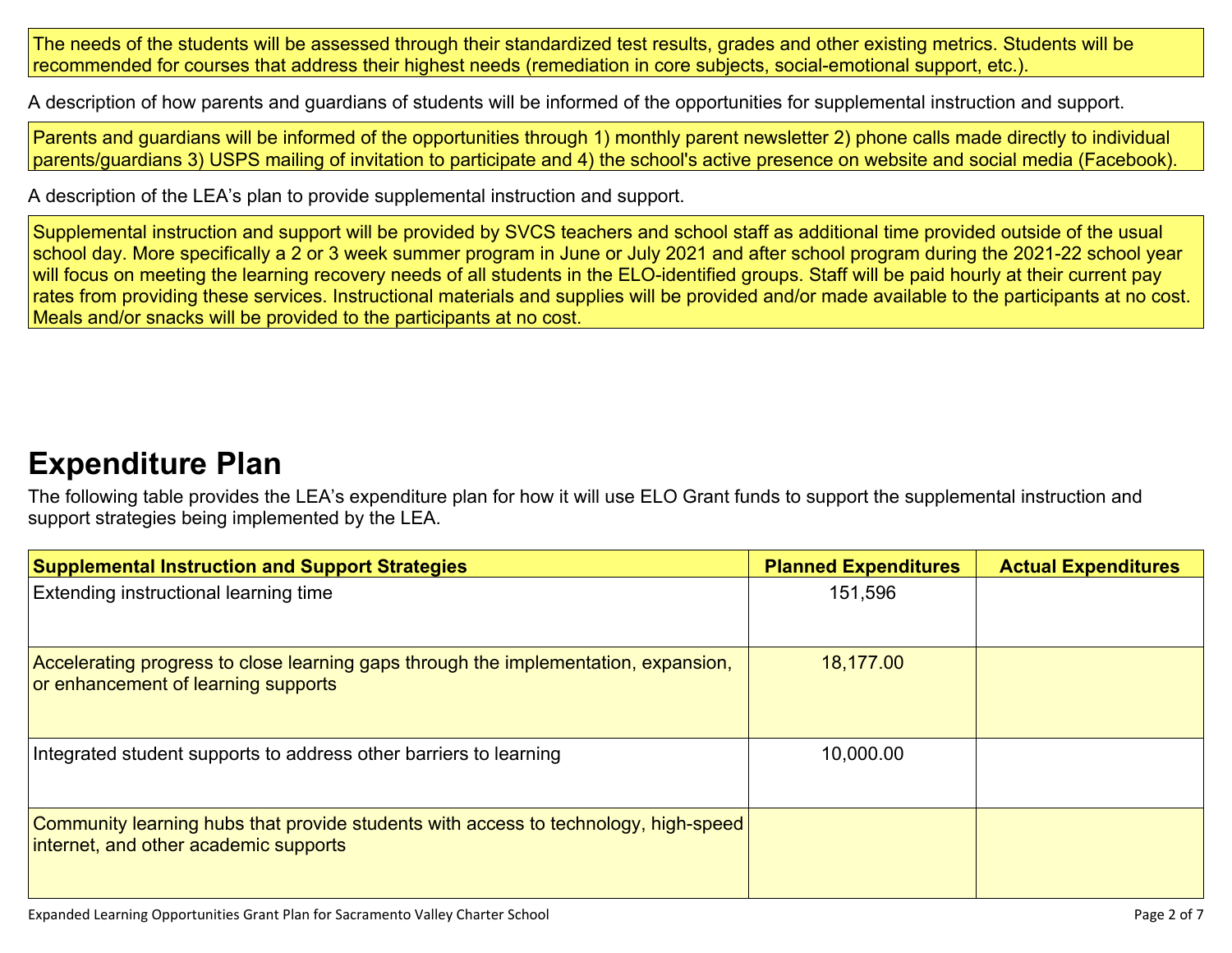| <b>Supplemental Instruction and Support Strategies</b>                                                                                                    | <b>Planned Expenditures</b> | <b>Actual Expenditures</b> |
|-----------------------------------------------------------------------------------------------------------------------------------------------------------|-----------------------------|----------------------------|
| Supports for credit deficient students to complete graduation or grade promotion<br>requirements and to increase or improve students' college eligibility |                             |                            |
| Additional academic services for students                                                                                                                 |                             |                            |
| Training for school staff on strategies to engage students and families in addressing<br>students' social-emotional health and academic needs             | 2,000.00                    |                            |
| <b>Total Funds to implement the Strategies</b>                                                                                                            | 181,773.00                  |                            |

A description of how ELO Grant funds are being [coordinated](#page-6-1) with other federal Elementary and Secondary School Emergency Relief Funds [received](#page-6-1) by the LEA.

Because SVCS serves 239 unduplicated pupils out of 284 enrolled, the demand for services will exceed the ELO funding. The programs offered will be broadened and extended to more eligible students by coordinating the use of other federal ESSER II funding received, as allowed by the ESSER II program goals and requirements.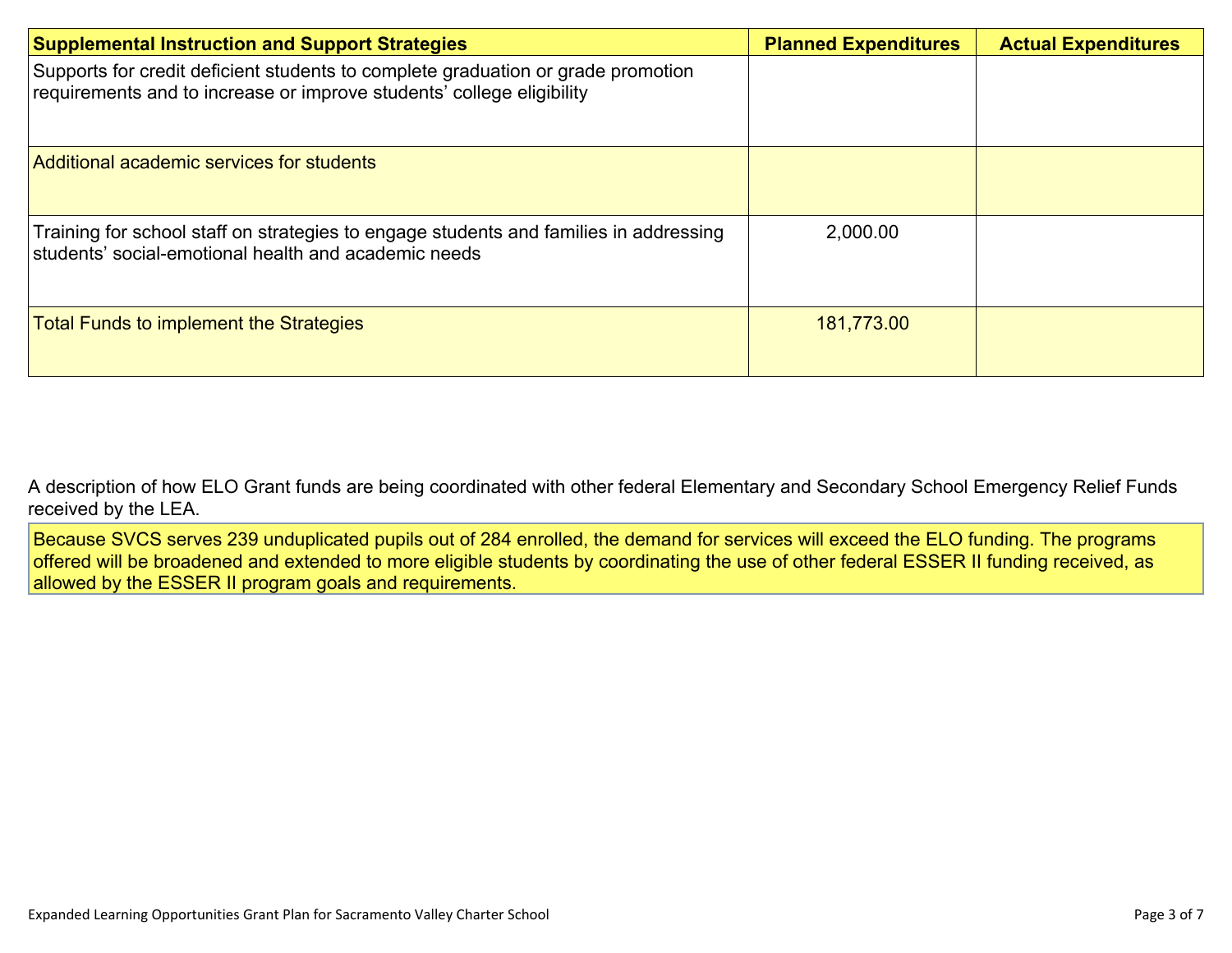### <span id="page-3-0"></span>**Expanded Learning Opportunities Grant Plan Instructions: Introduction**

The Expanded Learning Opportunities Grant Plan must be completed by school districts, county offices of education, or charter schools, collectively referred to as Local Educational Agencies (LEAs), that receive Expanded Learning Opportunities (ELO) Grant funds under California *Education Code* (*EC*) Section 43521(b). The plan must be adopted by the local governing board or body of the LEA at a public meeting on or before June 1, 2021, and must be submitted to the county office of education, the California Department of Education, or the chartering authority within five days of adoption, as applicable. The plan must be updated to include the actual expenditures by December 1, 2022.

For technical assistance related to the completion of the Expanded Learning Opportunities Grant Plan, please contact *[ELOGrants@cde.ca.gov](mailto:ELOGrants@cde.ca.gov).*<mailto:lcff@cde.ca.gov>

## **Instructions: Plan Requirements**

An LEA receiving ELO Grant funds under *EC* Section 43521(b) is required to implement a learning recovery program that, at a minimum, provides supplemental instruction, support for social and emotional well-being, and, to the maximum extent permissible under the guidelines of the United States Department of Agriculture, meals and snacks to, at a minimum, students who are included in one or more of the following groups:

- low-income.
- English learners,
- foster youth,
- homeless students,
- students with disabilities.
- students at risk of abuse, neglect, or exploitation,
- disengaged students, and
- students who are below grade level, including, but not limited to, those who did not enroll in kindergarten in the 2020–21 school year, creditdeficient students, high school students at risk of not graduating, and other students identified by certificated staff.

For purposes of this requirement

- "Supplemental instruction" means the instructional programs provided in addition to and complementary to the LEAs regular instructional programs, including services provided in accordance with an individualized education program (IEP).
- "Support" means interventions provided as a supplement to those regularly provided by the LEA, including services provided in accordance with an IEP, that are designed to meet students' needs for behavioral, social, emotional, and other integrated student supports, in order to enable students to engage in, and benefit from, the supplemental instruction being provided.
- "Students at risk of abuse, neglect, or exploitation" means students who are identified as being at risk of abuse, neglect, or exploitation in a written referral from a legal, medical, or social service agency, or emergency shelter.

*EC* Section 43522(b) identifies the seven supplemental instruction and support strategies listed below as the strategies that may be supported with ELO Grant funds and requires the LEA to use the funding only for any of these purposes. LEAs are not required to implement each supplemental instruction and support strategy; rather LEAs are to work collaboratively with their community partners to identify the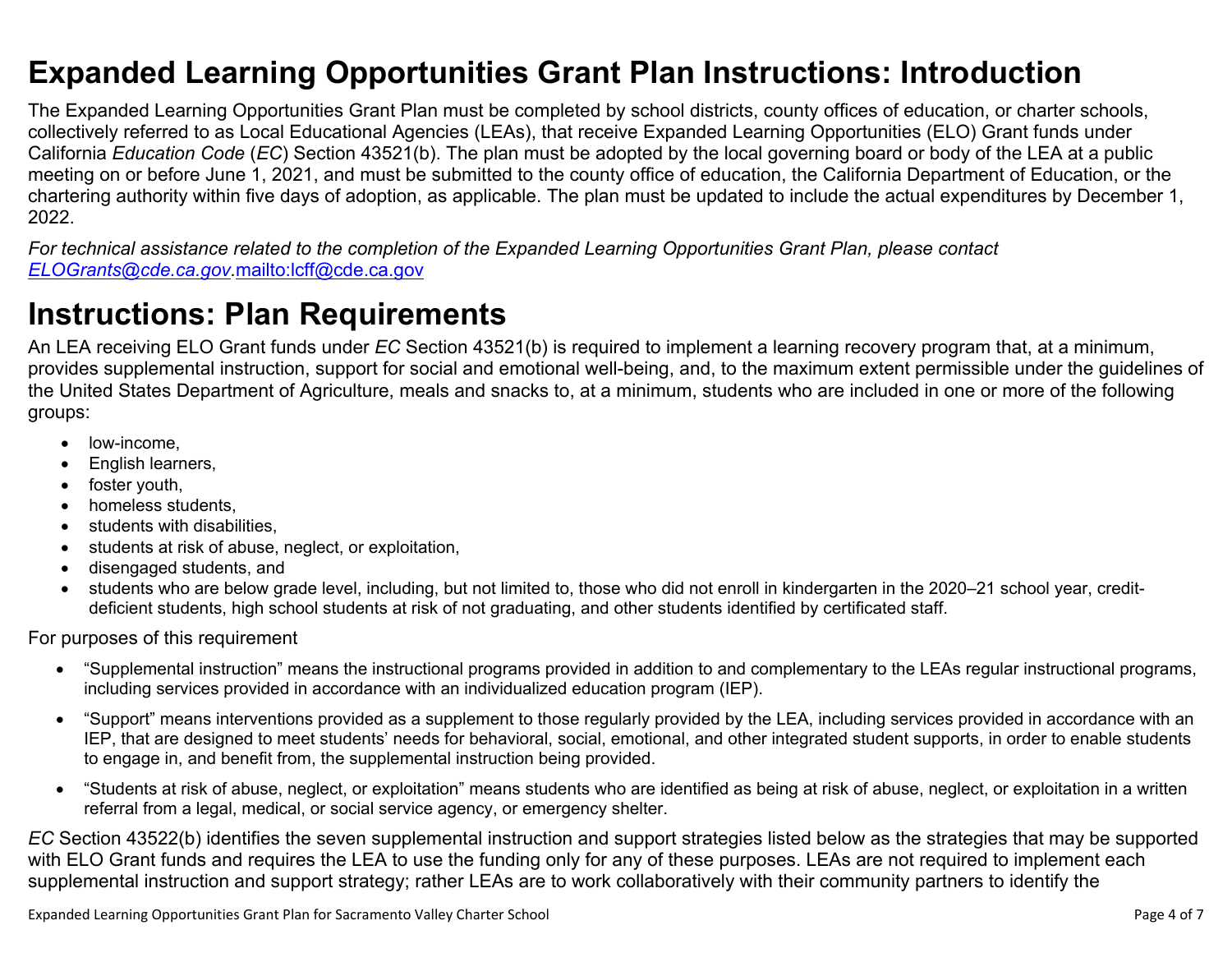supplemental instruction and support strategies that will be implemented. LEAs are encouraged to engage, plan, and collaborate on program operation with community partners and expanded learning programs, and to leverage existing behavioral health partnerships and Medi-Cal billing options in the design and implementation of the supplemental instruction and support strategies being provided (*EC* Section 43522[h]).

The seven supplemental instruction and support strategies are:

- 1. Extending instructional learning time in addition to what is required for the school year by increasing the number of instructional days or minutes provided during the school year, providing summer school or intersessional instructional programs, or taking any other action that increases the amount of instructional time or services provided to students based on their learning needs.
- 2. Accelerating progress to close learning gaps through the implementation, expansion, or enhancement of learning supports including, but not limited to, any of the following:
	- a. Tutoring or other one-on-one or small group learning supports provided by certificated or classified staff.
	- b. Learning recovery programs and materials designed to accelerate student academic proficiency or English language proficiency, or both.
	- c. Educator training, for both certificated and classified staff, in accelerated learning strategies and effectively addressing learning gaps, including training in facilitating quality and engaging learning opportunities for all students.
- 3. Integrated student supports to address other barriers to learning, such as the provision of health, counseling, or mental health services, access to school meal programs, before and after school programs, or programs to address student trauma and social-emotional learning, or referrals for support for family or student needs.
- 4. Community learning hubs that provide students with access to technology, high-speed internet, and other academic supports.
- 5. Supports for credit deficient students to complete graduation or grade promotion requirements and to increase or improve students' college eligibility.
- 6. Additional academic services for students, such as diagnostic, progress monitoring, and benchmark assessments of student learning.
- 7. Training for school staff on strategies, including trauma-informed practices, to engage students and families in addressing students' socialemotional health needs and academic needs.

As a reminder, *EC* Section 43522(g) requires that all services delivered to students with disabilities be delivered in accordance with an applicable IEP.

### **Fiscal Requirements**

The following fiscal requirements are requirements of the ELO grant, but they are not addressed in this plan. Adherence to these requirements will be monitored through the annual audit process.

- The LEA must use at least 85 percent (85%) of its apportionment for expenditures related to providing in-person services in any of the seven purposes described above.
- The LEA must use at least 10 percent (10%) of the funding that is received based on LCFF entitlement to hire paraprofessionals to provide supplemental instruction and support through the duration of this program, with a priority for full-time paraprofessionals. The supplemental instruction and support provided by the paraprofessionals must be prioritized for English learners and students with disabilities. Funds expended to hire paraprofessionals count towards the LEAs requirement to spend at least 85% of its apportionment to provide in-person services.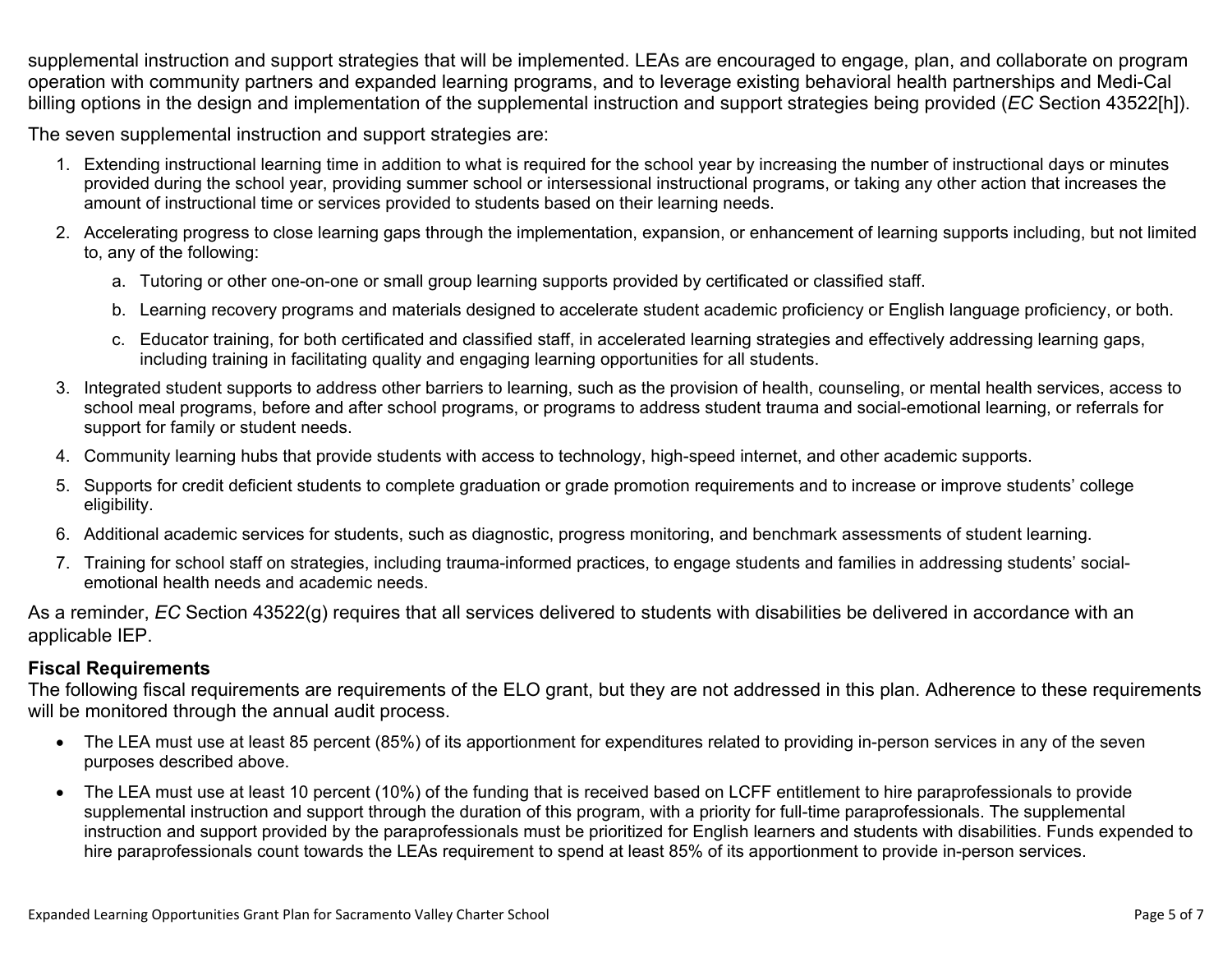<span id="page-5-0"></span> An LEA may use up to 15 percent (15%) of its apportionment to increase or improve services for students participating in distance learning or to support activities intended to prepare the LEA for in-person instruction, before in-person instructional services are offered.

# **Instructions: Plan Descriptions**

Descriptions provided should include sufficient detail yet be sufficiently succinct to promote a broad understanding among the LEA's local community.

#### <span id="page-5-1"></span>**A description of how parents, teachers, and school staff were involved in the development of the plan**

Describe the process used by the LEA to involve, at a minimum, parents, teachers, and school staff in the development of the Expanded Learning Opportunities Grant Plan, including how the LEA and its community identified the seven supplemental instruction and support strategies that will be implemented. LEAs are encouraged to engage with community partners, expanded learning programs, and existing behavioral health partnerships in the design of the plan.

#### <span id="page-5-2"></span>A description of how parents and guardians of students will be informed of the opportunities for supplemental instruction and **support.**

Describe the LEA's plan for informing the parents and guardians of students identified as needing supplemental instruction and support of the availability of these opportunities, including an explanation of how the LEA will provide this information in the parents' and guardians' primary languages, as applicable.

#### <span id="page-5-3"></span>**A description of how students will be identified and the needs of students will be assessed**

Describe the LEA's plan for identifying students in need of academic, social-emotional, and other integrated student supports, including the LEA's plan for assessing the needs of those students on a regular basis. The LEA's plan for assessing the academic needs of its students may include the use of diagnostic and formative assessments.

As noted above in the Plan Requirements, "other integrated student supports" are any supports intended to address barriers to learning, such as the provision of health, counseling, or mental health services, access to school meal programs, before and after school programs, or programs to address student trauma and social-emotional learning, or referrals for support for family or student needs.

### <span id="page-5-4"></span>**A description of the LEA's plan to provide supplemental instruction and support**

Describe the LEA's plan for how it will provide supplemental instruction and support to identified students in the seven strategy areas defined in the Plan Requirements section. As a reminder, the LEA is not required to implement each of the seven strategies; rather the LEA will to work collaboratively with its community to identify the strategies that will be implemented. The plan must include a description of how supplemental instruction and support will be provided in a tiered framework that bases universal, targeted, and intensive supports on students' needs for academic, social-emotional, and other integrated student supports. The plan must also include a description of how the services will be provided through a program of engaging learning experiences in a positive school climate.

As a reminder, *EC* Section 43522(g) requires that all services delivered to students with disabilities be delivered in accordance with an applicable individualized education program. Additionally, LEAs are encouraged to collaborate with community partners and expanded learning programs, and to leverage existing behavioral health partnerships and Medi-Cal billing options in the implementation of, this plan (*EC* Section 43522[h]).